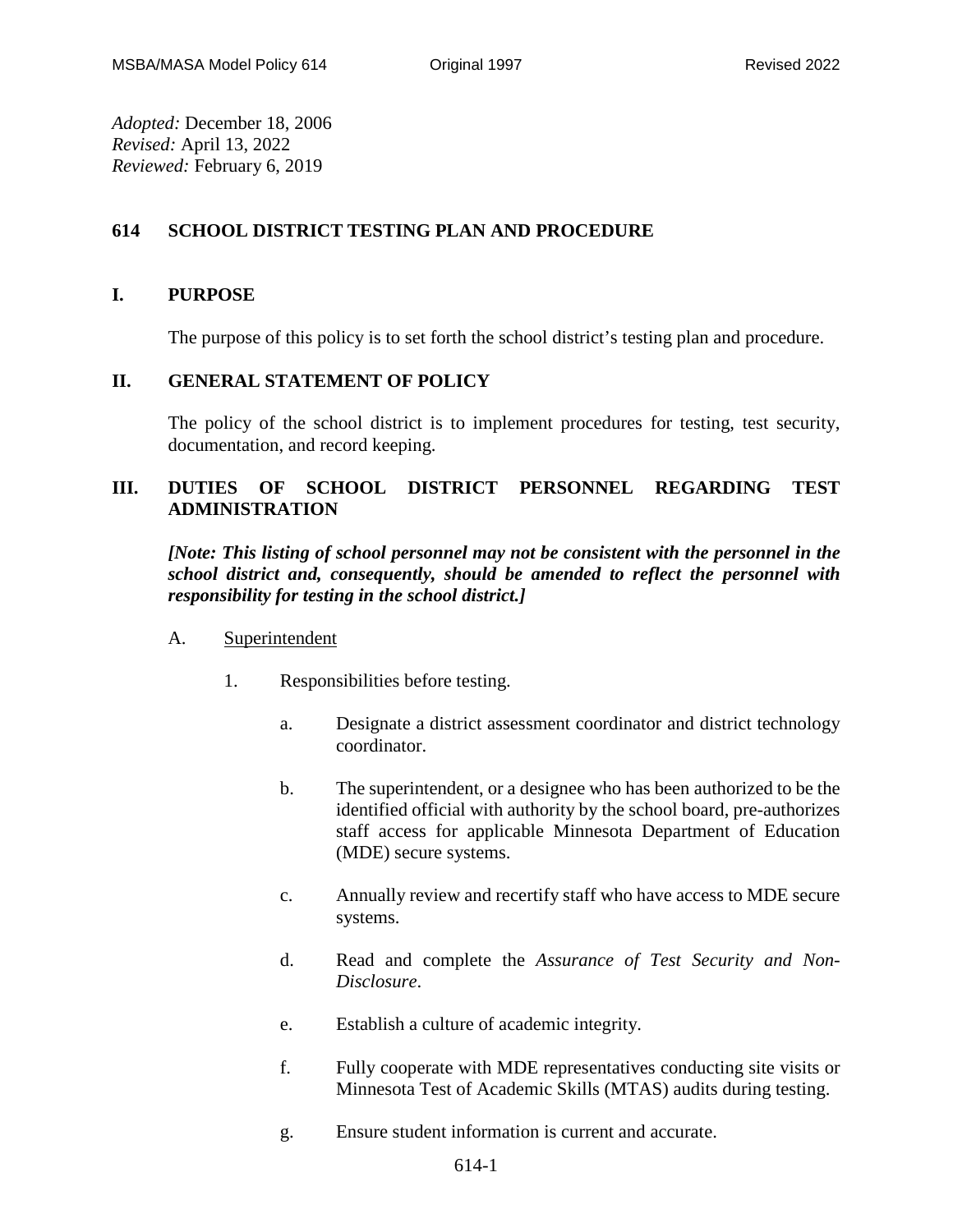- h. Ensure that a current district test security procedure is in place and that all relevant staff have been provided district training on test administration and test security.
- i. Ensure that a current process is included for tracking which students tested with which test monitors and any other adult(s) who were present in the testing room (e.g., staff providing assistance, paraprofessionals, etc.).
- j. Confirm the district assessment coordinator has current information and training specific to test security and the administration of statewide assessments.
- k. Confirm the district assessment coordinator completes Pre-test Editing in the Test Web Edit System (WES).
- l. Post on the school district website the complete Parent/Guardian Guide and Refusal for Student Participation in Statewide Testing form.
- 2. Responsibilities after testing.
	- a. Confirm the district assessment coordinator and Minnesota Automated Reporting Student System (MARSS) coordinator complete Post-test Editing in Test WES.
	- b. Verify with the district assessment coordinator that all test security issues have been reported to MDE and are being addressed.
	- c. Confirm the MARSS coordinator has updated all student records for Post-test Editing.
	- d. Confirm the district assessment coordinator has finalized the district's assessment information prior to the close of Post-test Editing in Test WES.
	- e. Confirm the district assessment coordinator, or designee, has access to the Graduation Requirements Records (GRR) system and enters necessary information.
	- f. Discuss assessment results with the district assessment coordinator and school administrators.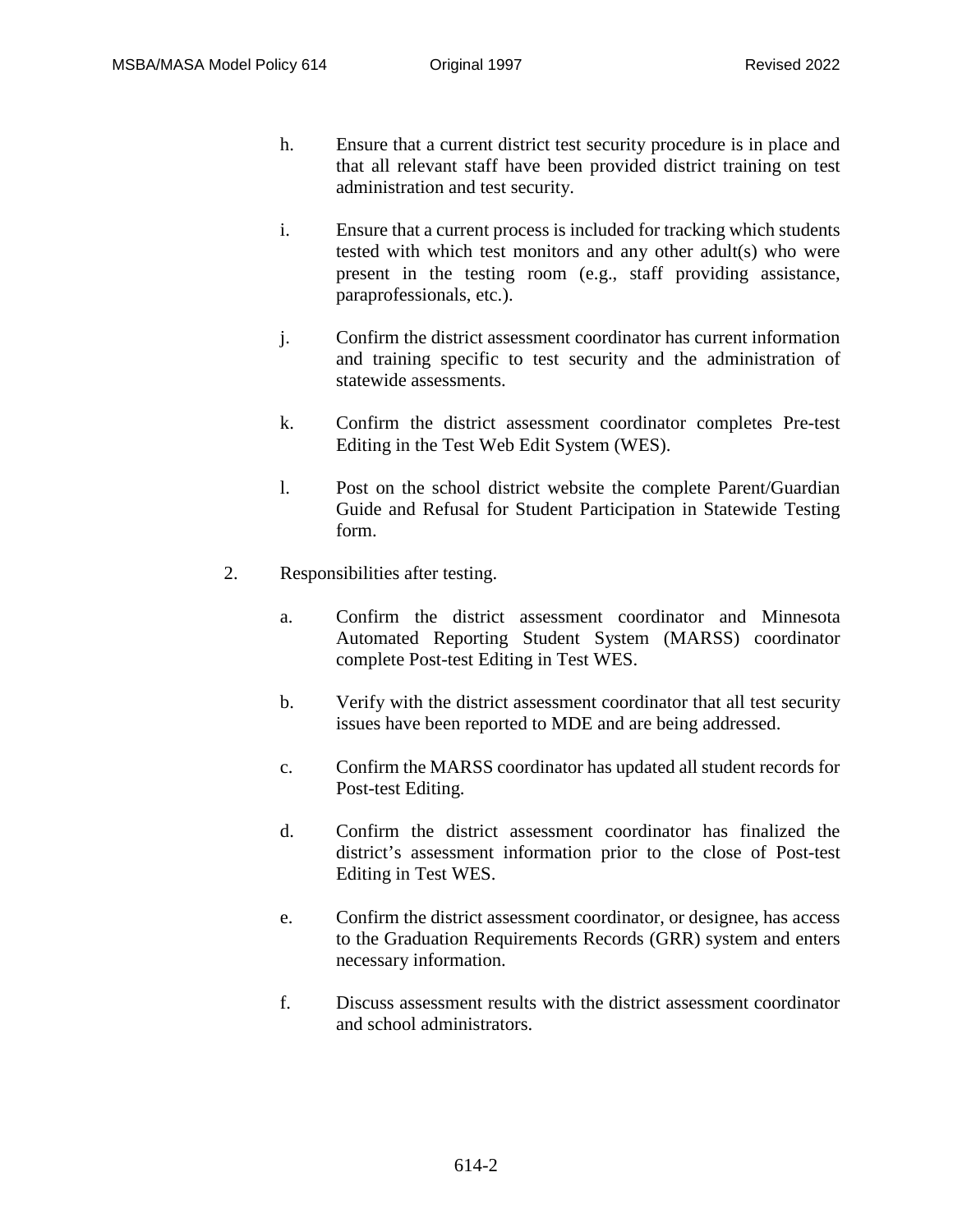### B. District Assessment Coordinator

- 1. Responsibilities before testing.
	- a. Serve as primary contact with MDE regarding policy and procedure questions related to test administration.
	- b. Read and complete the *Assurance of Test Security and Non-Disclosure*.
	- c. Confirm all staff who handle test materials, administer tests, or have access to secure test content have completed the *Assurance of Test Security and Non-Disclosure*.
		- (1) Maintain the completed *Assurance of Test Security and Non-Disclosure* for two years after the end of the academic school year in which testing took place.
	- d. Review with all staff the *Assurance of Test Security and Non-Disclosure* and their responsibilities thereunder.
	- e. Identify appropriate tests for students and ensure student data sent to service providers for testing are correct.
	- f. Establish district testing schedule within the testing windows specified by the MDE and service providers.
	- g. Prepare testing conditions, including user access to service provider websites, preparing readiness for online testing, preparing a plan for tracking which students test on which computers or devices, ensure accommodations are indicated as necessary, providing students with opportunity to become familiar with test format, item types, and tools prior to test administration; establishing process for inventorying and distributing secure test materials where necessary; preparing procedures for expected and unexpected situations occurring during testing; planning for addressing technical issues while testing; identify staff who will enter student responses from paper accommodated test materials and scores from MTAS administration online.
	- h. Train school assessment coordinators, test monitors, MTAS test administrators, and ACCESS (test for English language learners) and Alternate ACCESS test administrators.
		- (1) Provide training on proper test administration and test security (Pearson's Training Management System).
		- (2) Verify staff complete any and all test-specific training.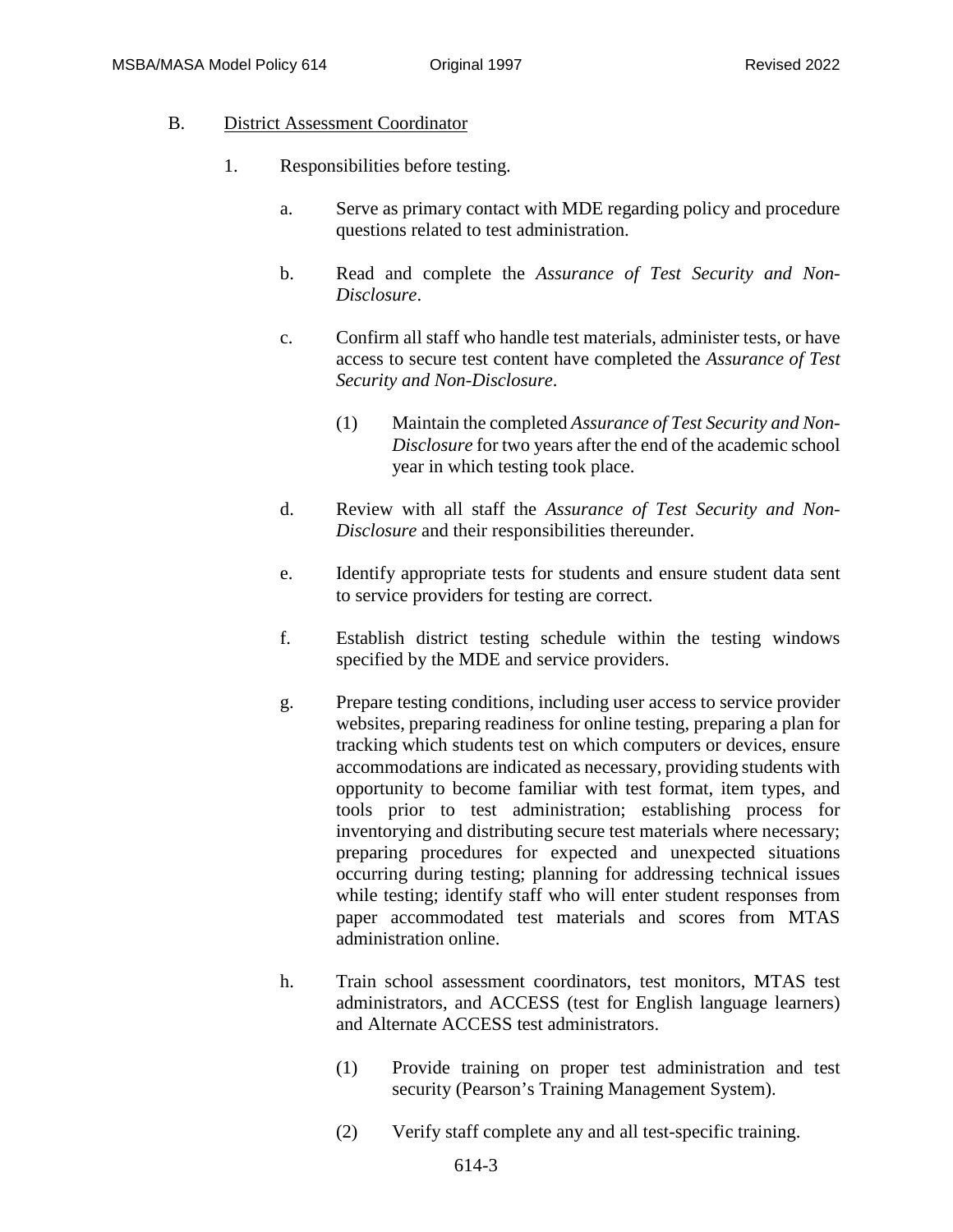- i. Maintain security of test content, test materials, and record of all staff involved.
	- (1) Receive secure paper test materials from the service provider and immediately lock them in a previously identified secure area, inventory same, and contact service provider with any discrepancies.
	- (2) Organize secure test materials for online administrations and keep them secure.
	- (3) Define chain of custody for providing test materials to test monitors and administrators. The chain of custody must address the process for providing test materials on the day of testing, distributing test materials to and collecting test materials from students at the time of testing, keeping test materials secure between testing sessions, and returning test materials after testing is completed.
- j. Confirm that all students have appropriate test materials.
- 2. Responsibilities on testing day(s).
	- a. Conduct random, unannounced visits to testing rooms to observe staff adherence to test security and policies and procedures.
	- b. Fully cooperate with MDE representatives conducting site visits or MTAS audits.
	- c. Contact the MDE assessment contact within 24 hours of a security breach and submit the *Test Security Notification* in Test WES within 48 hours.
	- d. Address invalidations and test or accountability codes.
- 3. Responsibilities after testing.
	- a. Ensure that student responses from paper accommodated test materials and MTAS scores are entered.
	- b. Arrange for secure disposal of all test materials that are not required to be returned within 48 hours after the close of the testing window.
	- c. Return secure test materials as outlined in applicable manuals and resources.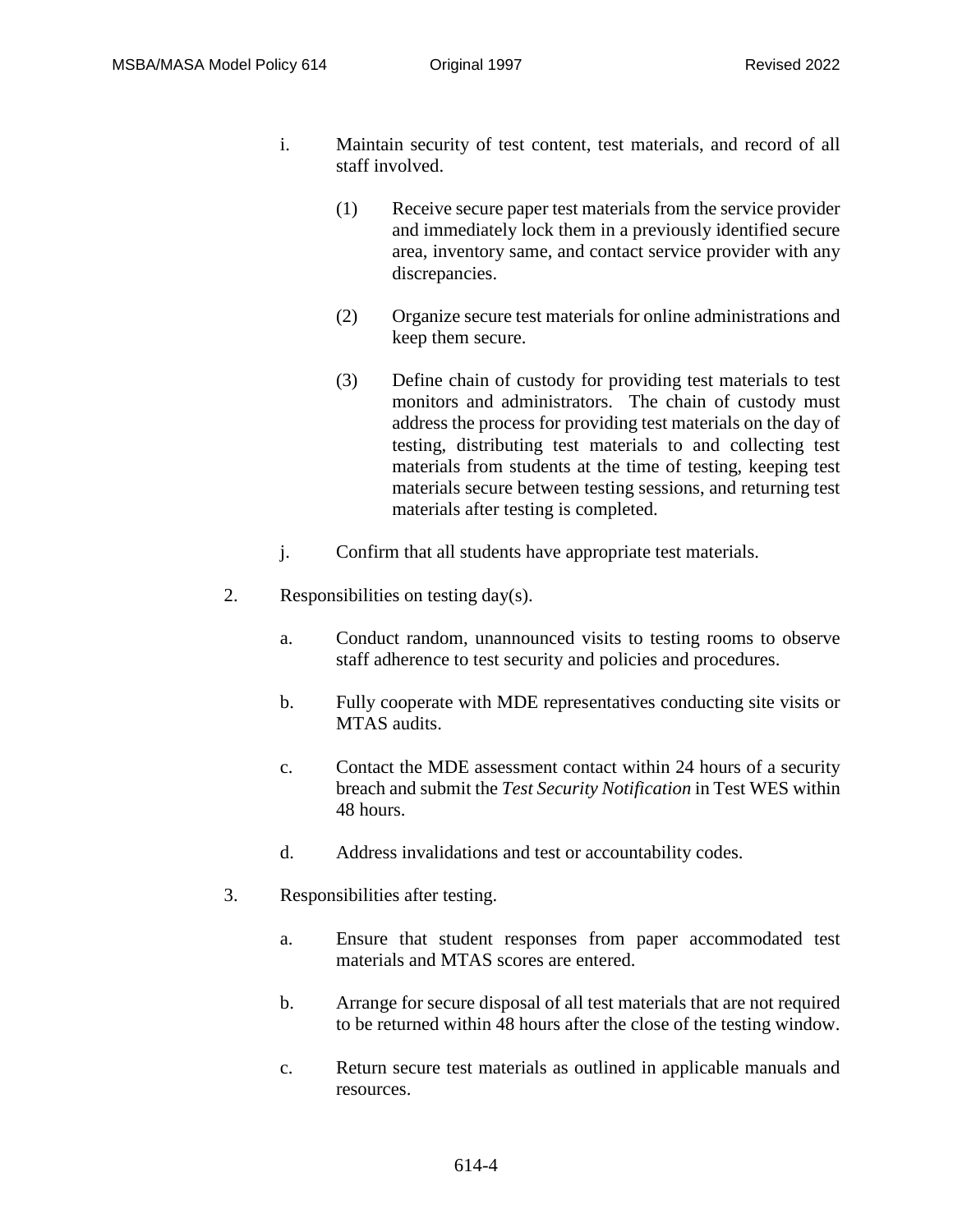- d. Collect security documents and maintain them for two years from the end of the academic school year in which testing took place.
- e. Review student assessment data and resolve any issues.
- f. Distribute Individual Student Reports no later than fall parent/teacher conferences.
- g. Enter Graduation Requirements Records in the GRR system.
- C. School Principal
	- 1. Responsibilities before testing.
		- a. Designate a school assessment coordinator and technology coordinator for the building.
		- b. Be knowledgeable about proper test administration and test security as outlined in manuals and directions.
		- c. Read and complete the *Assurance of Test Security and Non-Disclosure*.
		- d. Communicate the importance of test security and expectation that staff will keep test content secure and act with honesty and integrity during test administration.
		- e. Provide adequate secure storage space for secure test materials before, during, and after testing until they are returned to the service provider or securely disposed of.
		- f. Ensure adequate computers and/or devices are available and rooms appropriately set up for online testing.
		- g. Verify that all test monitors and test administrators receive proper training for test administration.
		- h. Ensure students taking specified tests have opportunity to become familiar with test format, item types, and tools prior to test administration.
		- i. Include the complete Parent/Guardian Guide and Refusal for Student Participation in Statewide Testing form in the student handbook.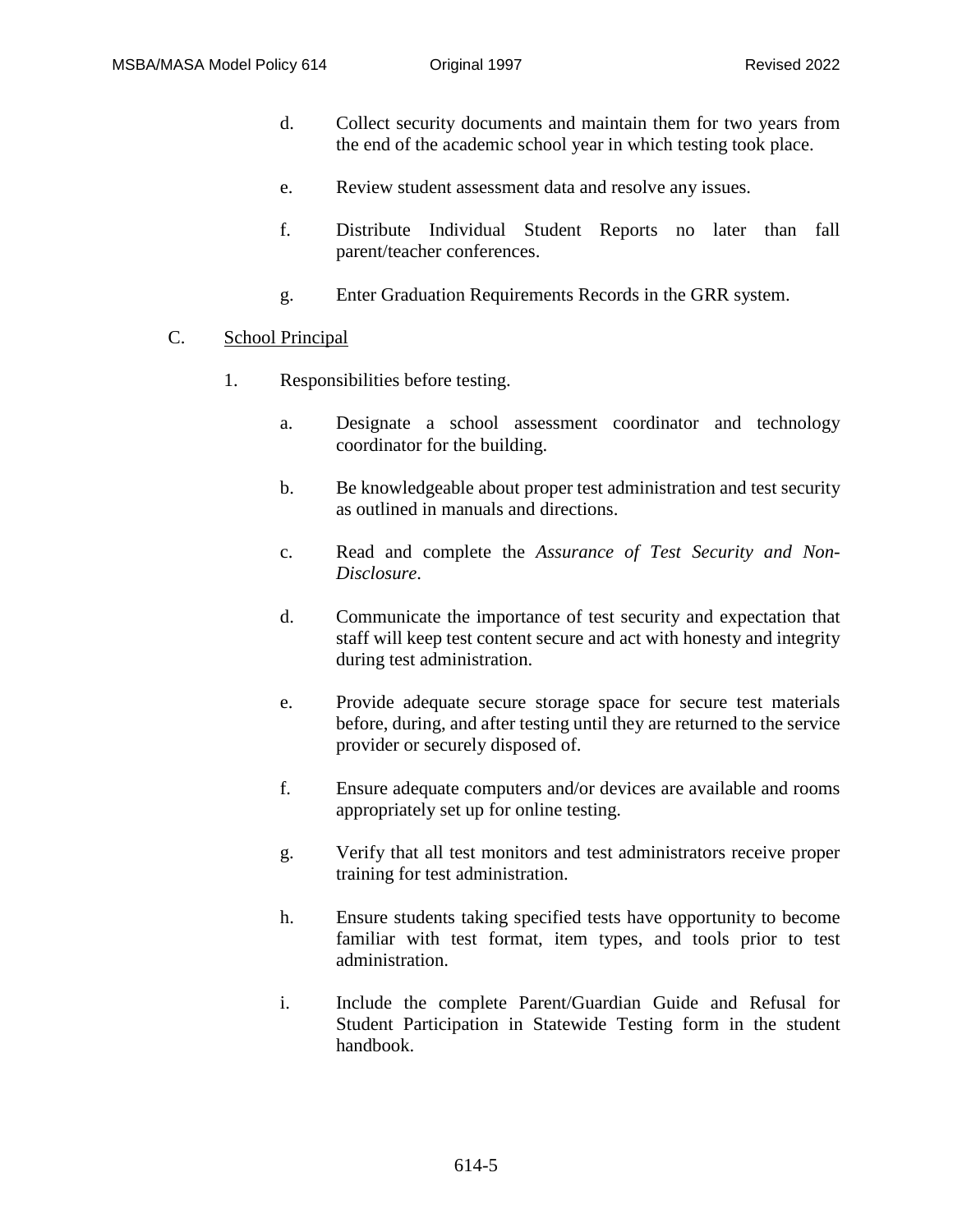- 2. Responsibilities on testing day(s).
	- a. Ensure that test administration policies and procedures and test security requirements in all manuals and directions are followed.
	- b. Fully cooperate with MDE representatives conducting site visits or MTAS audits.
- 3. Responsibilities after testing.
	- a. Ensure all secure test materials are collected, returned, and/or disposed of securely as required in any manual.
	- b. Ensure requirements for embargoed final assessment results are followed.

### D. School Assessment Coordinator

- 1. Responsibilities before testing.
	- a. Implement test administration and test security policies and procedures.
	- b. Read and complete the *Assurance of Test Security and Non-Disclosure*.
	- c. Ensure all staff who handle test materials, administer tests, or have access to secure test content read and complete the *Assurance of Test Security and Non-Disclosure*.
	- d. Identify appropriate tests for students and ensure student data sent to service providers for testing are correct.
	- e. Prepare testing conditions, including the following: schedule rooms and computer labs; arrange for test monitors and administrators; arrange for additional staff to assist with unexpected situations; arrange for technology staff to assist with technical issues; develop a plan for tracking which students test on which computers or devices; plan seating arrangements for students; ensure preparations are completed for Optional Local Purpose Assessment (OLPA), Minnesota Comprehensive Assessment (MCA), and ACCESS online testing; ensure accommodations are properly reported; confirm how secure paper test materials will arrive and quantities to expect; address accommodations and specific test administration procedures; determine staff who will enter the student responses from paper accommodated test materials and scores from MTAS administrations online.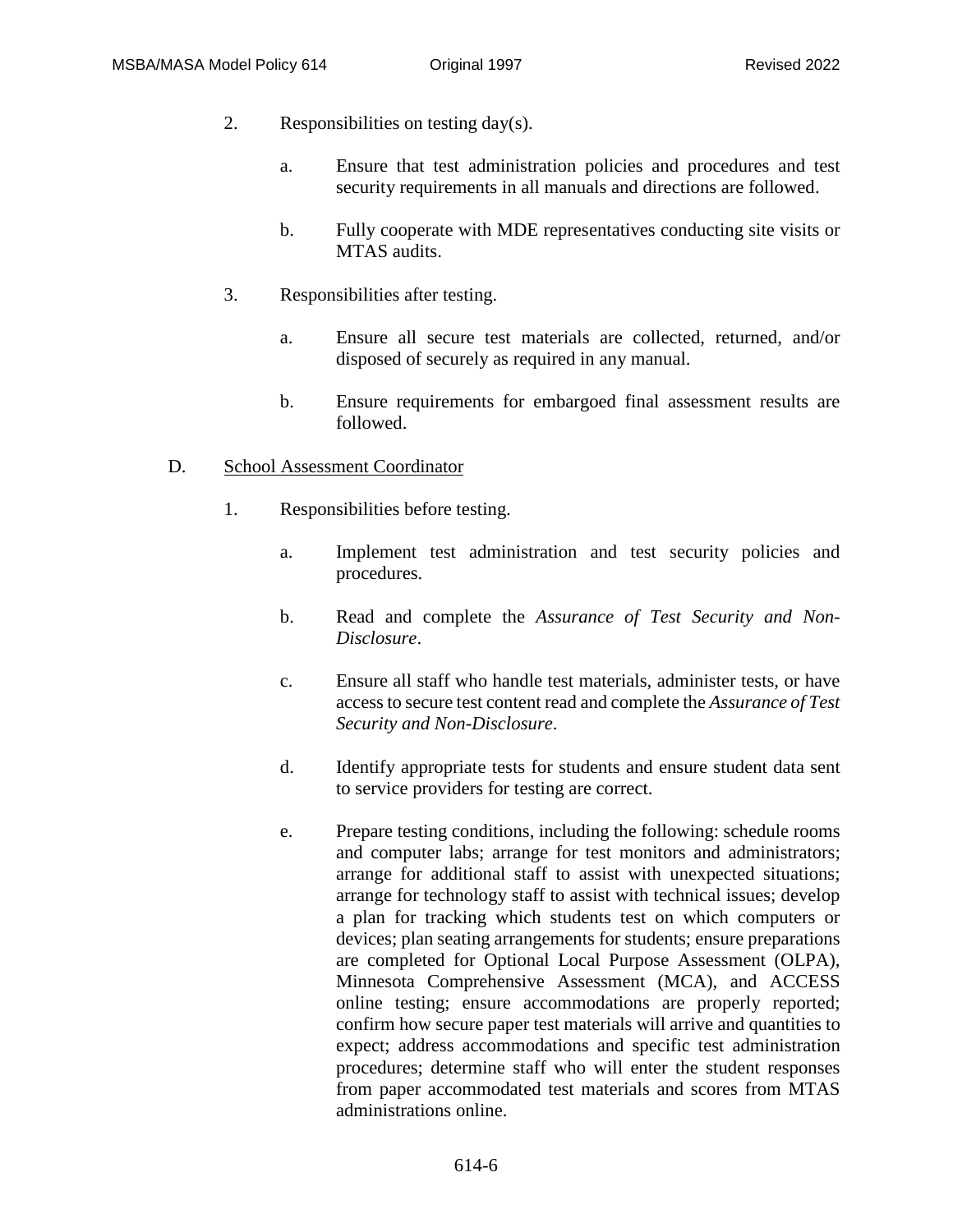- f. Train staff, including all state-provided training materials, policies and procedures, and test-specific training.
- g. Maintain security of test content and test materials.
	- (1) Receive secure paper test materials from the service provider and immediately lock them in a previously identified secure area, inventory same, and contact service provider with any discrepancies.
	- (2) Organize secure test materials for online administrations and keep them secure.
	- (3) Follow chain of custody for providing test materials to test monitors and administrators. The chain of custody must address the process for providing test materials on the day of testing, distributing test materials to and collecting test materials from students at the time of testing, keeping test materials secure between testing sessions, and returning test materials after testing is completed.
	- (4) Identify need for additional test materials to district assessment coordinator.
	- (5) Provide MTAS student data collection forms if necessary.
	- (6) Distribute applicable ACCESS and Alternate ACCESS *Test Administrator Scripts* and *Test Administration Manuals* to test administrators so they can become familiar with the script and prepare for test administration.
	- (7) Confirm that all students taking ACCESS and Alternate ACCESS have appropriate test materials and preprinted student information on the label is accurate.
- 2. Responsibilities on testing day(s).
	- a. Distribute materials to test monitors and ACCESS test administrators and ensure security of test materials between testing sessions and that district procedures are followed.
	- b. Ensure *Test Monitor and Student Directions* and *Test Administrator Scripts* are followed and answer questions regarding same.
	- c. Fully cooperate with MDE representatives conducting site visits or MTAS audits, as applicable.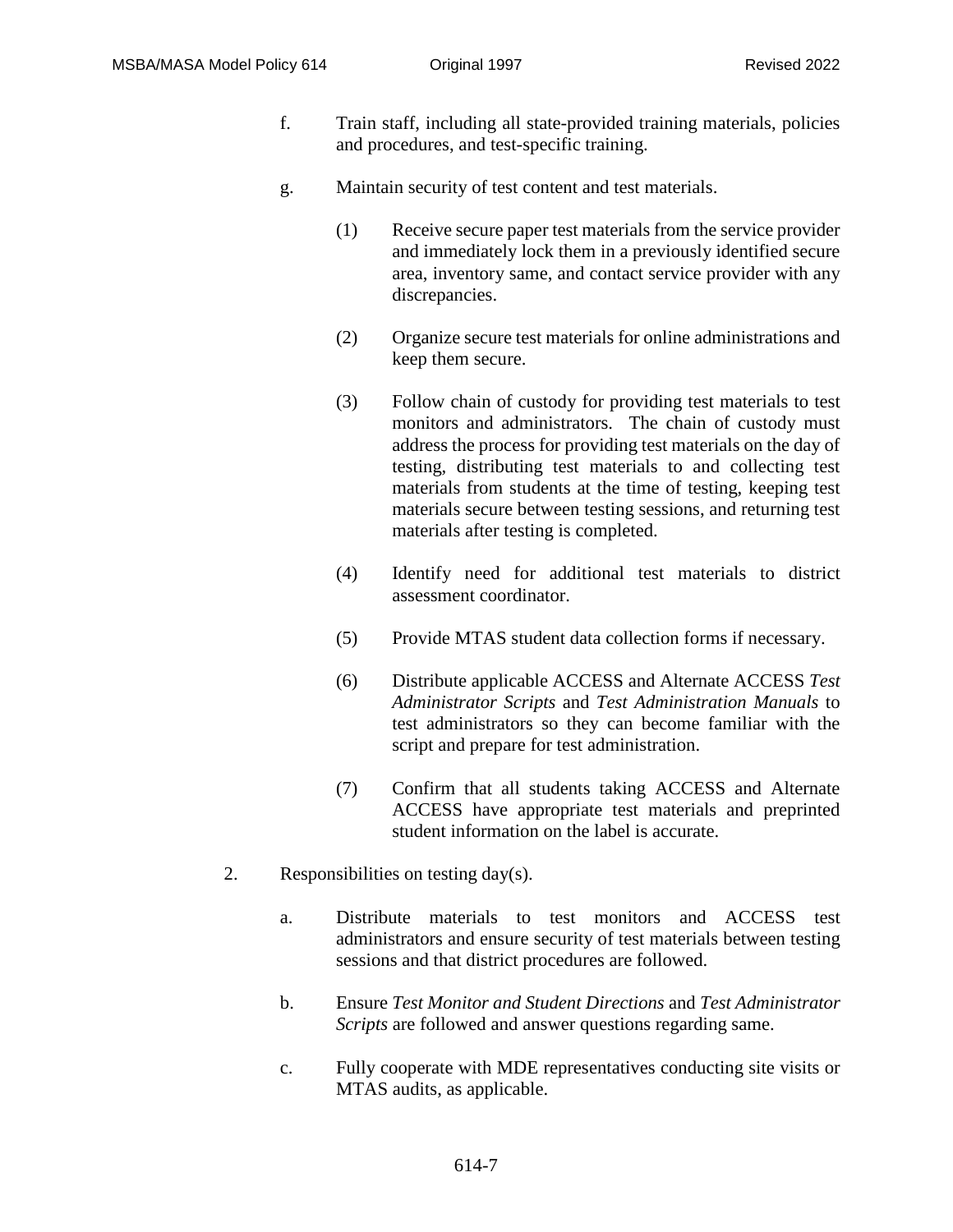- d. Conduct random, unannounced visits to testing rooms to observe staff adherence to test security and test administration policies and procedures.
- e. Report testing irregularities to district assessment coordinator using the *Test Administration Report*.
- f. Report security breaches to the district assessment coordinator as soon as possible.
- 3. Responsibilities after testing.
	- a. Ensure that all paper test materials are kept locked and secure and security checklists completed.
	- b. Ensure that student responses from paper accommodated test materials and MTAS scores are entered.
	- c. Arrange for secure disposal of all test materials that are not required to be returned within 48 hours after the close of the testing window.
	- d. Return secure test materials as outlined in applicable manuals and resources.
	- e. Prepare materials for pickup by designated carrier on designated date(s). Maintain security of all materials.
	- f. Ensure requirements for embargoed final assessment results are followed.

### E. Technology Coordinator

- 1. Ensure that district is prepared for online test administration and provide technical support to district staff.
- 2. Acquire all necessary user identifications and passwords.
- 3. Read and complete the *Assurance of Test Security and Non-Disclosure*.
- 4. Fully cooperate with MDE representatives conducting site visits or MTAS audits.
- 5. Attend district training and any service provider technology training.
- 6. Review, use, and be familiar with all service provider technical documentation.
- 7. Prepare computers and devices for online testing.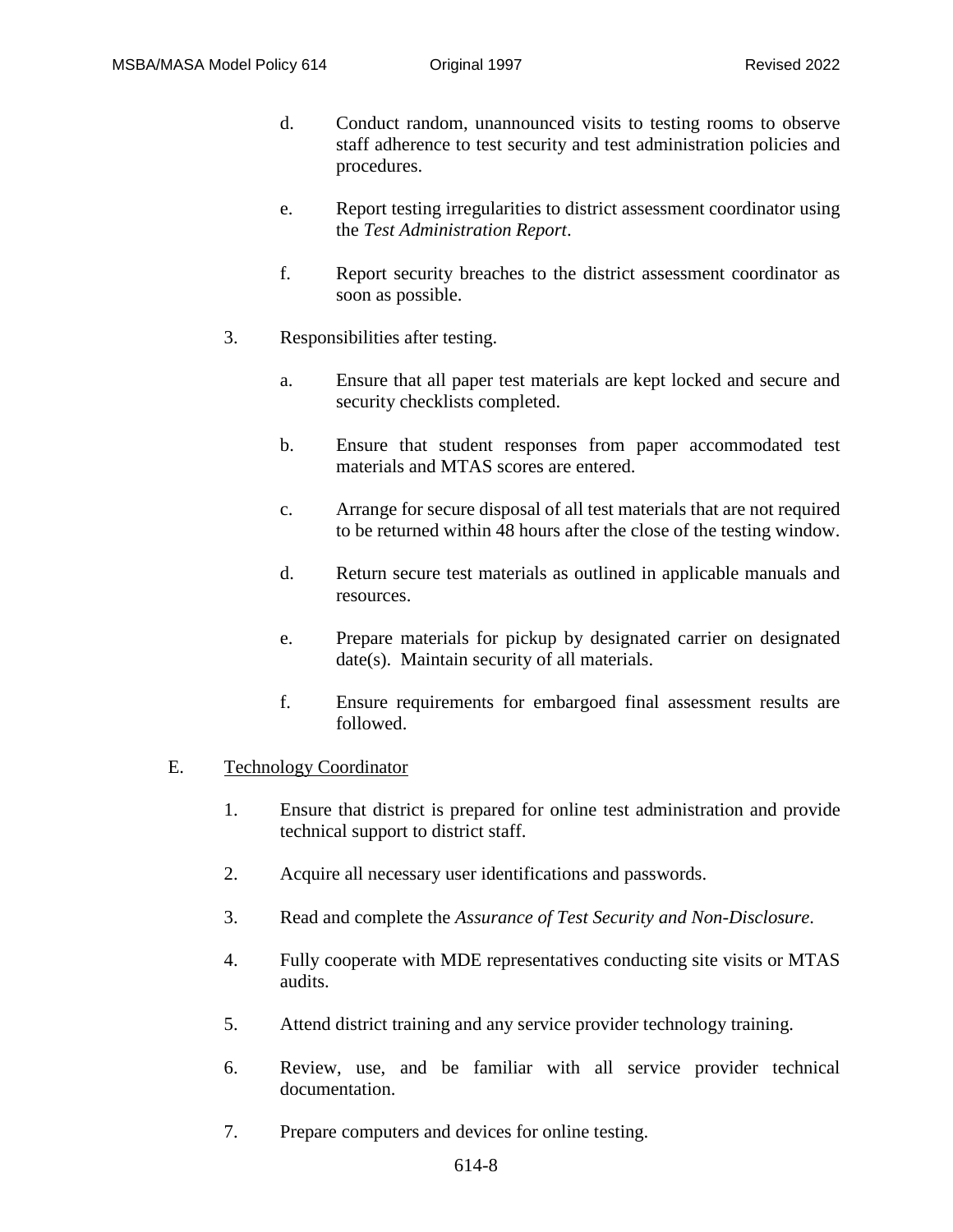- 8. Confirm site readiness.
- 9. Provide all necessary accessories for testing, technical support/troubleshooting during test administration and contact service provider help desks as needed.

#### F. Test Monitor

- 1. Responsibilities before testing.
	- a. Read and complete the *Assurance of Test Security and Non-Disclosure*.
	- b. Attend trainings related to test administration and security.
	- c. Complete required training course(s) for tests administering.
	- d. Be knowledgeable about how to contact the school assessment coordinator during testing, where to pick up materials on day of test, and plan for securing test materials between test sessions.
	- e. Be knowledgeable regarding student accommodations.
	- f. Remove or cover any instructional posters or visual materials in the testing room.
- 2. Responsibilities on testing day(s).
	- a. Before test.
		- (1) Receive and maintain security of test materials.
		- (2) Verify that all test materials are received.
		- (3) Ensure proper number of computers/devices or paper accommodated test materials are present.
		- (4) Verify student testing tickets and appropriate allowable materials.
		- (5) Assign numbered test books to individual students.
		- (6) Complete information as directed.
		- (7) Record extra test materials.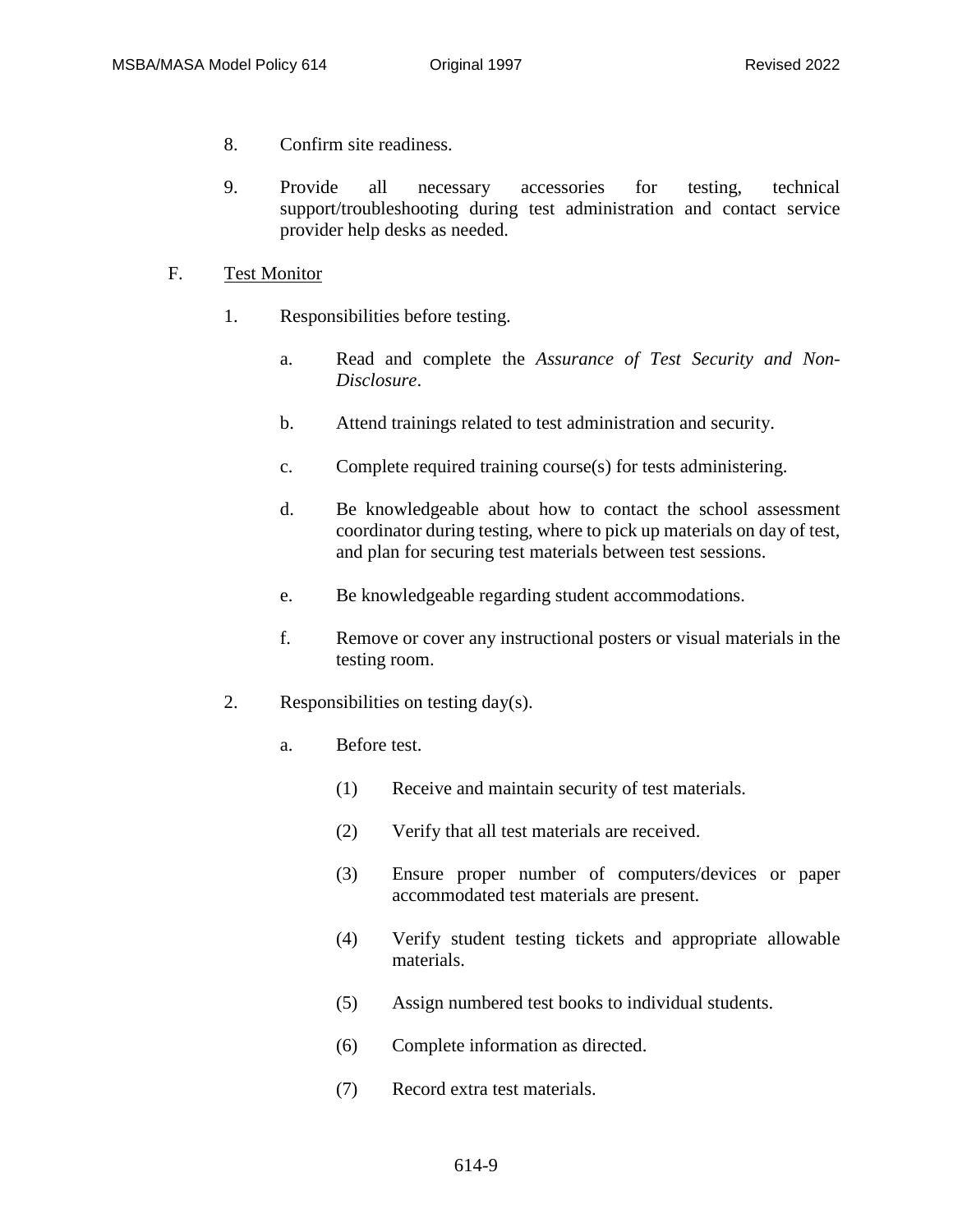- b. During test.
	- (1) Verify that students are logged in and taking the correct test or using the correct grade-level and tier test booklet for students with paper accommodated test materials.
	- (2) Follow all directions and scripts exactly.
	- (3) Follow procedures for restricting student access to cell phones and other electronic devices, including wearable electronic devices.
	- (4) Stay in testing room and remain attentive during entire test session. Practice active monitoring by circulating throughout the room during testing.
	- (5) Be knowledgeable about responding to emergency or unusual circumstances and technology issues.
	- (6) Do not review, discuss, capture, email, post, or share test content in any format.
	- (7) Ensure all students have been provided the opportunity to independently demonstrate their knowledge.
	- (8) Fully cooperate with MDE representatives conducting site visits or MTAS audits.
	- (9) Document the students who tested with the test monitor and any other adult(s) who were present in the testing room (e.g., staff providing assistance, paraprofessionals, etc.).
	- (10) Document students who require a scribe or translated directions or any unusual circumstances and report to school assessment coordinator.
	- (11) Report any possible security breaches as soon as possible.

### c. After test.

- (1) Follow directions and scripts exactly.
- (2) Collect all materials and keep secure after each session. Upon completion return to the school assessment coordinator.
- (3) Immediately report any missing test materials to the school assessment coordinator.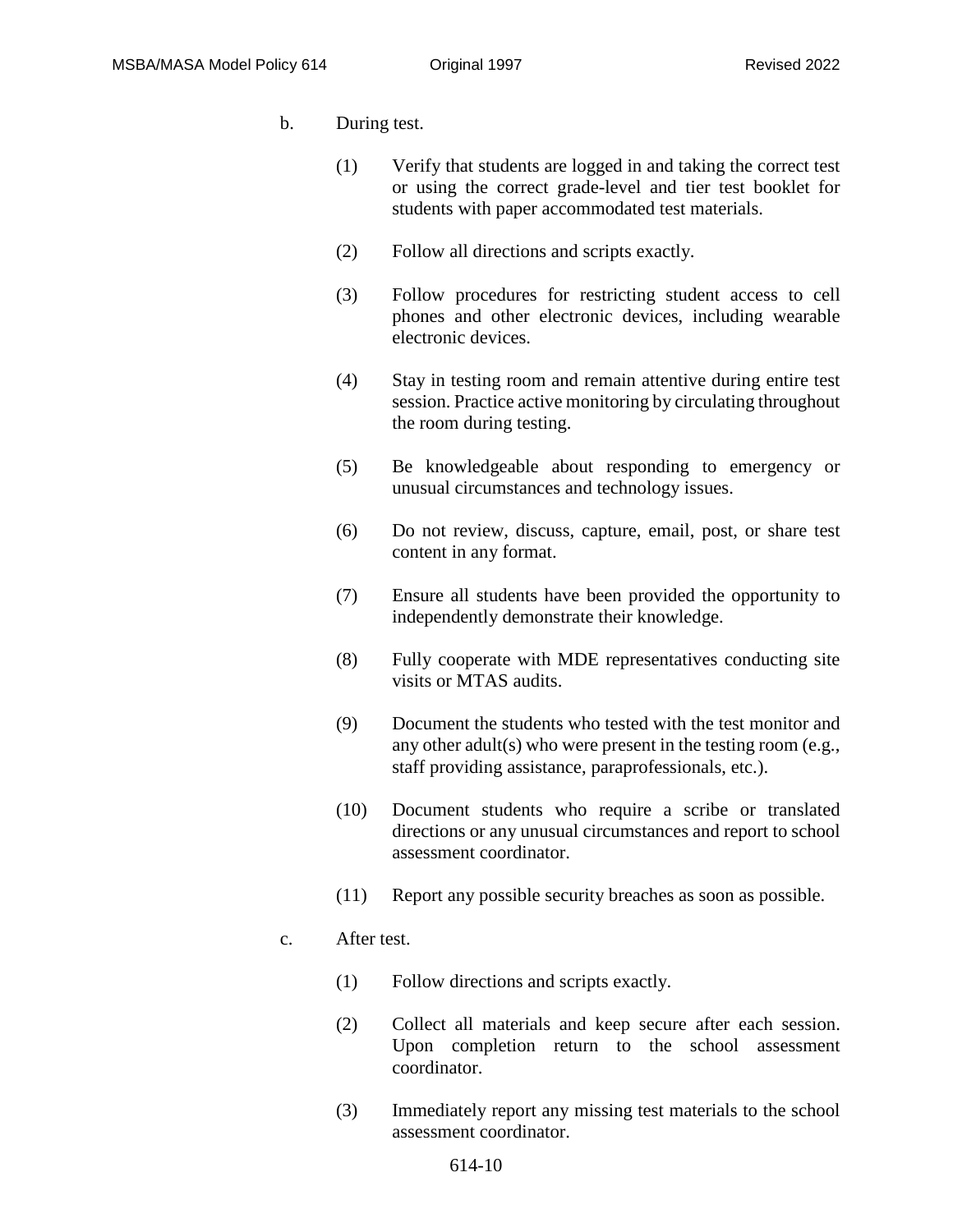### G. MTAS Test Administrator

- 1. Before testing.
	- a. Read and complete the *Assurance of Test Security and Non-Disclosure*.
	- b. Attend trainings related to test administration and security.
	- c. Complete required training course(s) for tests administering.
	- d. Be knowledgeable as to when and where to pick up MTAS materials and the school's plan for keeping test materials secure.
	- e. Prepare test materials for administration, including objects and manipulatives, special instructions, and specific adaptations for each student.
- 2. Responsibility on testing day(s).
	- a. Before the test.
		- (1) Maintain security of materials.
		- (2) Confirm appropriate MTAS materials are available and prepared for student.
	- b. During the test.
		- (1) Administer each task to each student and record the score.
		- (2) Be knowledgeable about how to contact the district or school assessment coordinator, if necessary, and responding to emergency and unusual circumstances.
		- (3) Fully cooperate with MDE representatives conducting site visits or MTAS audits.
		- (4) Document and report and unusual circumstances to district or school assessment coordinator.
	- c. After the test.
		- (1) Keep materials secure.
		- (2) Return all materials.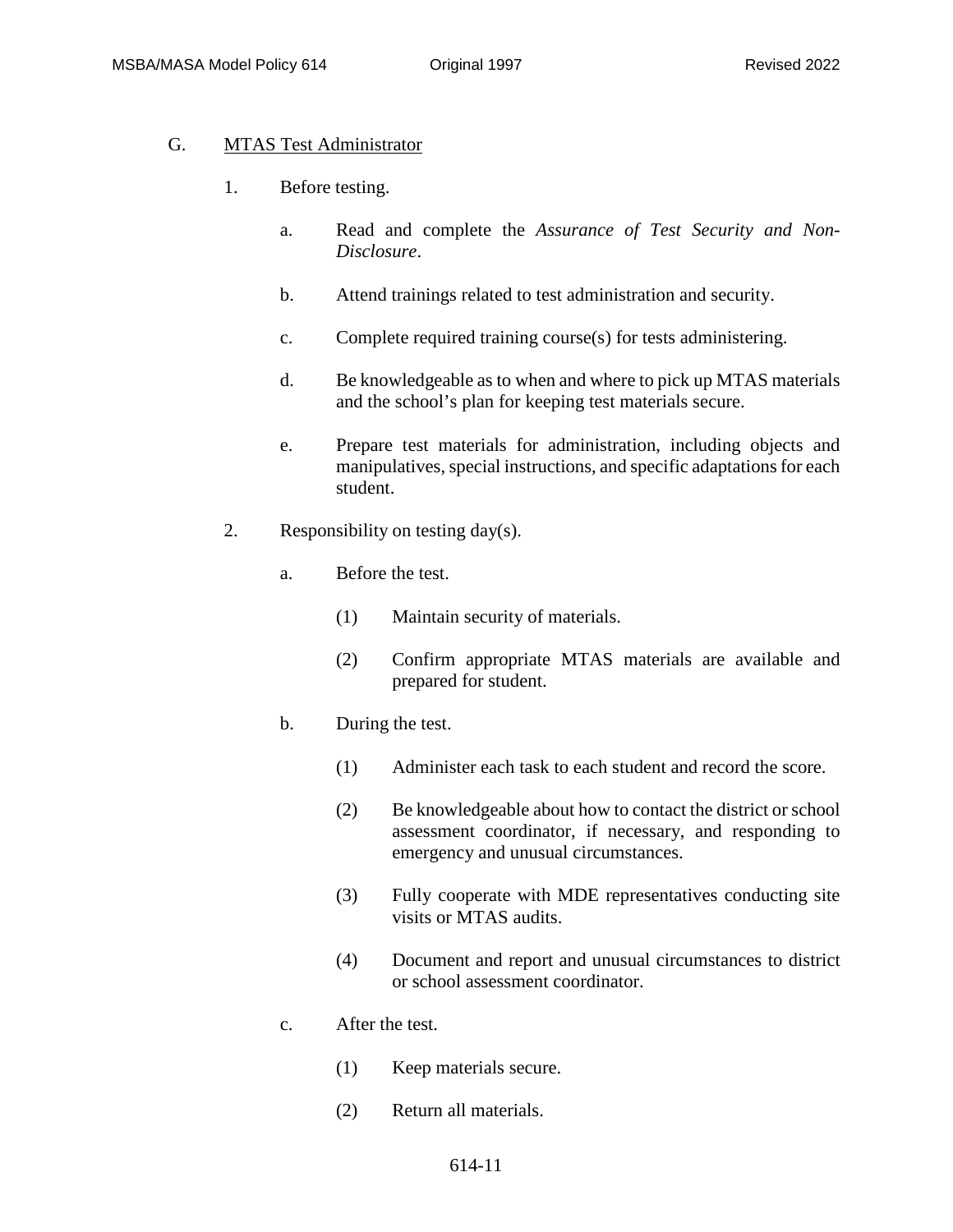- (3) Return objects and manipulatives to classroom.
- (4) Enter MTAS scores online or return data collection forms to the district or school assessment coordinator.

## H. MARSS Coordinator

- 1. Responsibilities before testing.
	- a. Confirm all eligible students have unique state student identification (SSID) or MARSS numbers.
	- b. Ensure English language and special education designations are current and correct for students testing based on those designations.
	- c. Submit MARSS data on an ongoing basis to ensure accurate student demographic and enrollment information.
- 2. Responsibilities after testing.
	- a. Ensure accurate enrollment of students in schools during the accountability windows.
	- b. Ensure MARSS identifying characteristics are correct, especially for any student not taking an accountability test.
	- c. Work with district assessment coordinator to edit discrepancies during the Post-test Edit window in Test WES.

### I. Any Person with Access to Test Materials

Read and complete the *Assurance of Test Security and Non-Disclosure*.

# **IV. TEST SECURITY**

- A. Test Security Procedures will be adopted by school district administration.
- B. Students will be informed of the following:
	- 1. The importance of test security;
	- 2. Expectation that students will keep test content secure;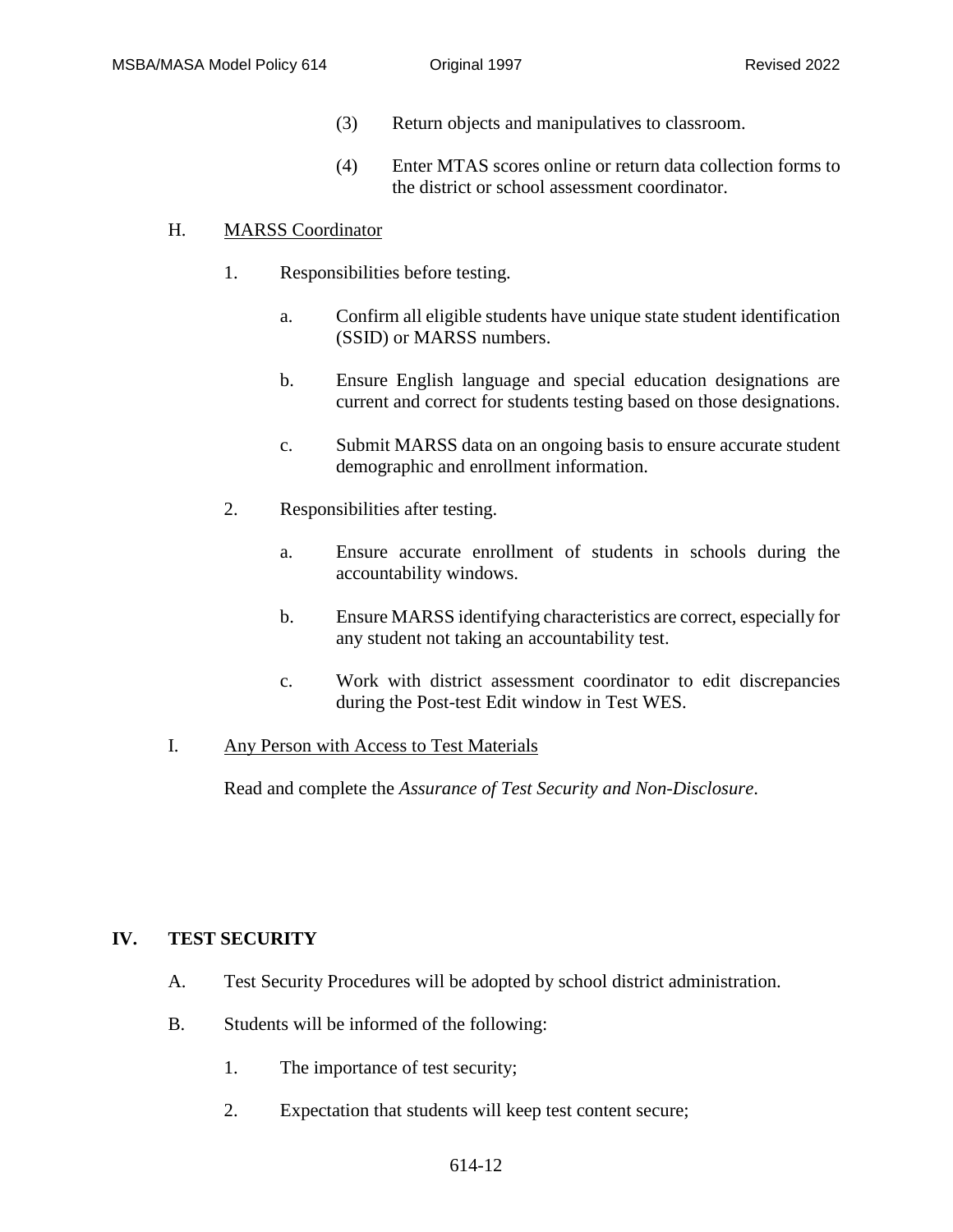- 3. Expectation that students will act with honesty and integrity during test administration;
- 4. Expectation that students will not access cell phones, wearable technology (e.g., smart watches, fitness trackers), or other devices that can electronically send or receive information. The test of a student who wears a device during testing must be invalidated.

If a student completes testing and then accesses a cell phone or other prohibited device (including wearable technology), the school district must take further action to determine if the test should be invalidated, rather than automatically invalidating the test.

- 5. Availability of the online Test Security Tip Line on the MDE website for reporting suspected incidents of cheating or other improper or unethical behavior.
- C. Staff will be informed of the following:
	- 1. Availability of the online Test Security Tip Line on the MDE website for reporting suspected incidents of cheating or other improper or unethical behavior.
	- 2. Other contact information and options for reporting security concerns.

# **V. REQUIRED DOCUMENTATION FOR PROGRAM AUDIT**

- A. The school district shall maintain records necessary for program audits conducted by MDE. The records must include documentation consisting of the following:
	- 1. Signed *Assurance of Test Security and Non-Disclosure* forms must be maintained for two years after the end of the academic year in which the testing took place.
	- 2. School district security checklists provided in the test materials shipment must be maintained for two years after the end of the academic school year in which testing took place.
	- 3. School security checklists provided in the test materials shipment must be maintained for two years after the end of the academic school year in which testing took place.
	- 4. Test Monitor Test Materials Security Checklist provided for each group of students assigned to a test monitor must be maintained for two years after the end of the academic school year in which testing took place.